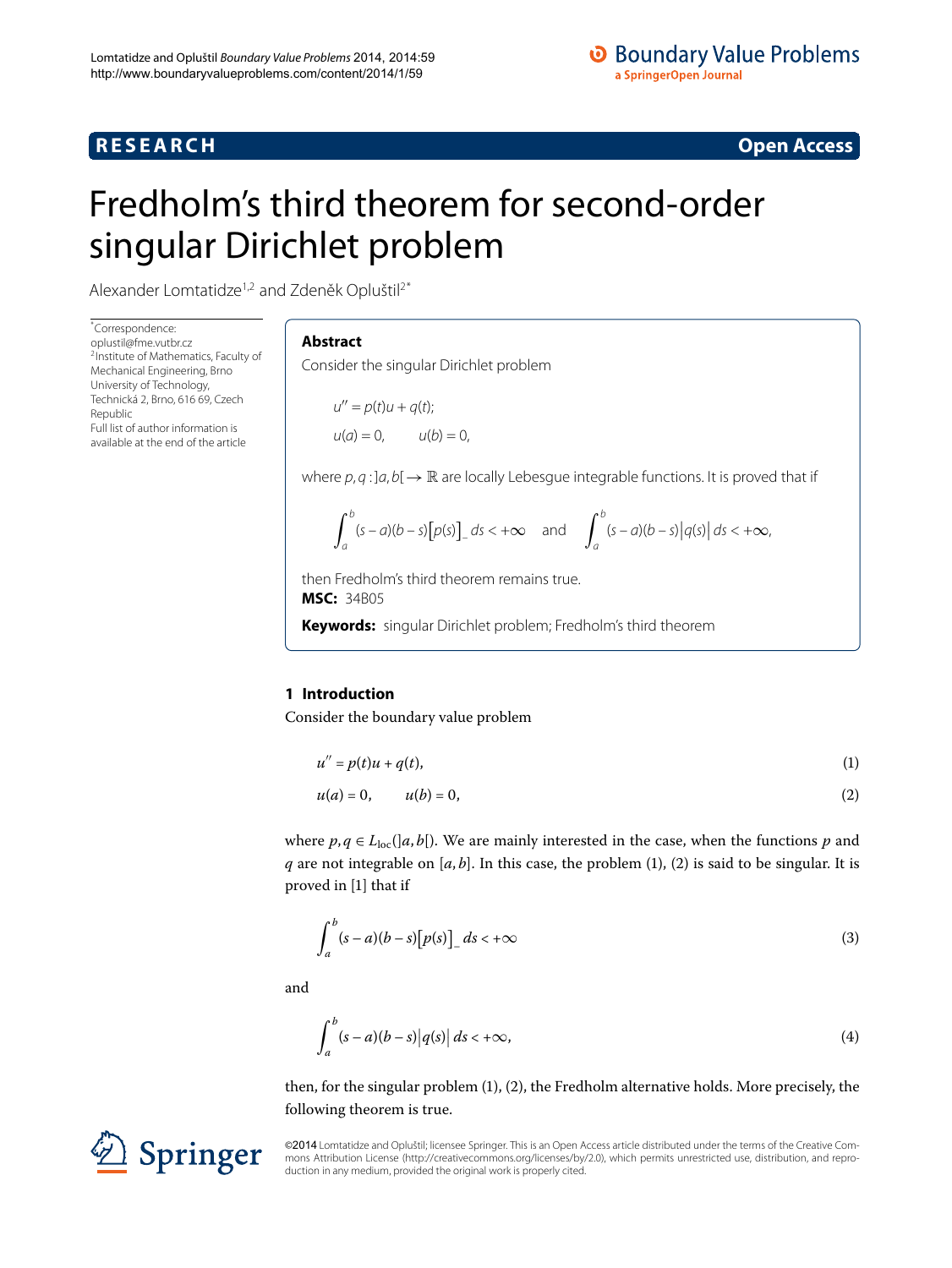<span id="page-1-5"></span>**Theorem 1.1** ([\[](#page-11-2)1, Theorem 0.1][\)](#page-0-2) Let [\(](#page-0-1)3) hold. Then the problem  $(1)$ , (2) is uniquely solvable *for any q satisfying* (4) *iff the corresponding homogeneous equation* 

<span id="page-1-0"></span>
$$
u'' = p(t)u \tag{1a}
$$

*has no nontrivial solution satisfying* (2[\)](#page-0-2).

The aim of this paper is to show that, under the assumption [\(](#page-0-3)3), the Fredholm's third theorem remains true. Before formulation of the main results, we introduce the following notation.

R is the set of real numbers.

For  $x \in \mathbb{R}$ , we put  $[x]_-=\frac{1}{2}(|x|-x)$ .

*C*(*I*), where *I* ⊂ ℝ, is a set of continuous functions  $u: I \to \mathbb{R}$ .

For  $u \in C([\alpha, \beta])$ , we put  $||u||_{[\alpha, \beta]} = \max\{|u(t)| : t \in [\alpha, \beta]\}.$ 

*AC*<sup>'</sup><sub>loc</sub>(]α, *β*[) is the set of functions  $u : ]\alpha, \beta[ \to \mathbb{R}$ , which are absolutely continuous together with their first derivative on every closed subinterval of ]*α*,*β*[.

 $L_{\text{loc}}(|\alpha, \beta|)$  is the set of functions  $p : |\alpha, \beta| \to \mathbb{R}$ , which are Lebesgue integrable on every closed subinterval of ]*α*,*β*[.

By  $f(a)$  (resp.,  $f(b)$ ) we denote the right (resp., left) limit of the function  $f : |a, b| \to \mathbb{R}$  at the point *a* (resp., *b*).

<span id="page-1-4"></span>By a solution of equation (1[\)](#page-0-1) we understand a function  $u \in AC'_{loc}([a, b[), \text{which satisfies it})$ almost everywhere in  $]a, b[$ . A solution of equation (1[\)](#page-0-2) satisfying (2) is said to be a solution of the problem  $(1)$  $(1)$ ,  $(2)$ .

<span id="page-1-1"></span>We will say that a certain property holds in ]*α*,*β*[ if it takes place on every closed subinterval of  $\alpha$ *, β*[.

Recall that we consider the problem (1[\)](#page-0-2), (2), where  $p, q \in L_{loc}([a, b])$ .

<span id="page-1-3"></span>**Theorem 1.2** Let (3[\)](#page-0-2) hold. Then the homogeneous problem (1[a](#page-1-0)), (2) has no more than one, *up to a constant multiple*, *nontrivial solution*.

**Remark 1[.](#page-2-0)1** Below we will show (see Proposition 2.1[\)](#page-0-3) that if (3) holds and  $u_0$  is a nontrivial solution of (1a[\)](#page-0-2), (2), then there exists  $r_0 > 0$  such that

<span id="page-1-2"></span> $|u_0(t)| \le r_0(t-a)(b-t)$  for  $t \in [a, b]$ .

**Theorem 1.3** Let (3[\)](#page-0-2) hold and the homogeneous problem (1a), (2) have a nontrivial so*lution*  $u_0$ . Then the problem (1[\)](#page-0-4), (2), where the function q satisfies (4), is solvable iff the *condition*

$$
\int_{a}^{b} q(s)u_0(s) ds = 0
$$
\n<sup>(5)</sup>

*is fulfilled*.

**Remark 1[.](#page-1-1)2** In view of Remark 1.1 and condition [\(](#page-0-4)4), the function  $qu_0$  is integrable on  $[a, b]$  and, therefore, condition  $(5)$  $(5)$  is meaningful.

#### **2 Auxiliary statements**

First of all, for convenience of references, we recall two lemmas from [1].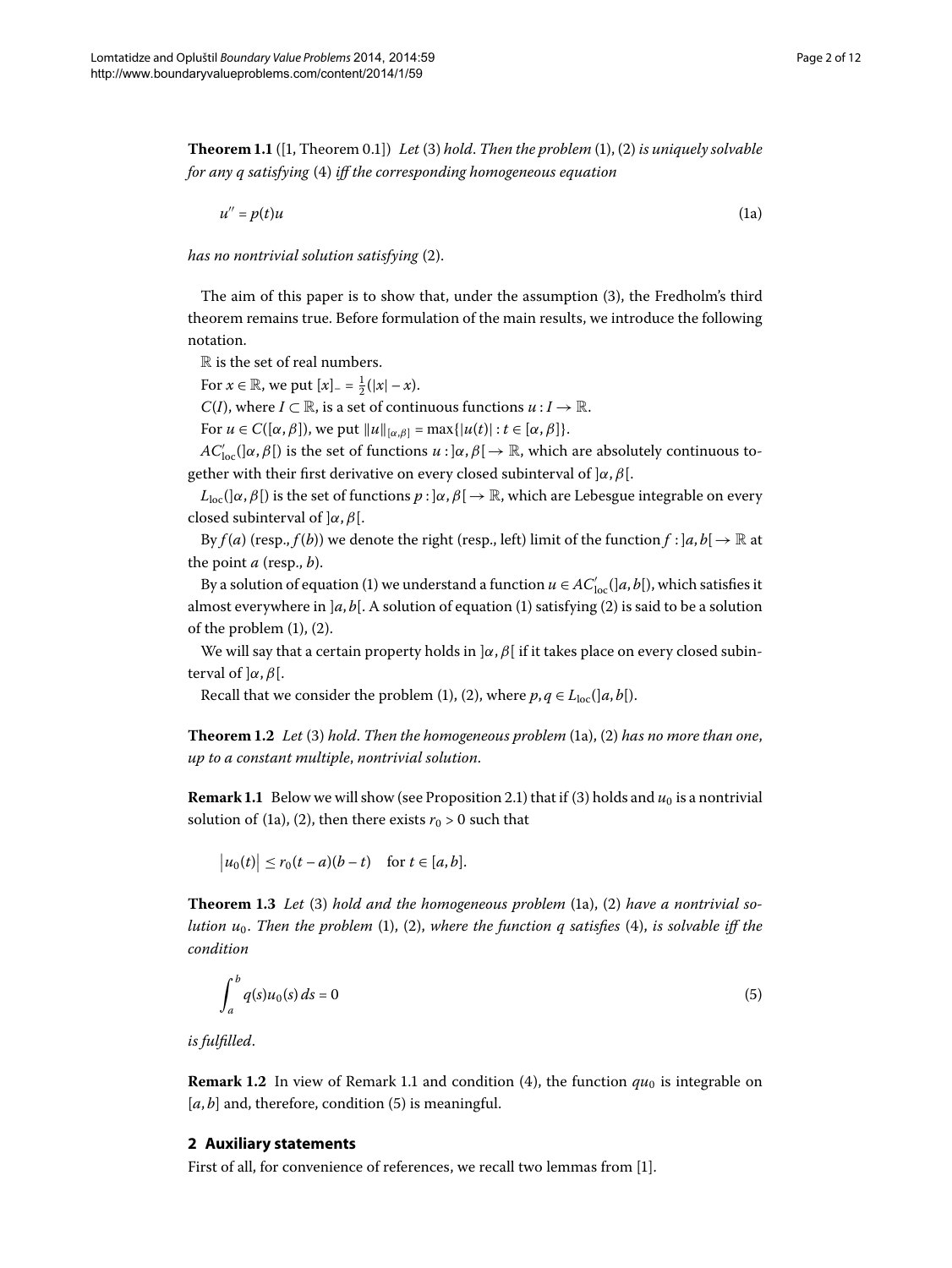<span id="page-2-4"></span>**Lemma 2.1** ([1[,](#page-11-2) Lemma 2.1]) *Let* [\(](#page-0-3)3) *and* (4) *hold. Then, for any*  $\alpha \in [a, b[$  *and*  $\beta \in ]\alpha, b]$ , *every solution u of equation* (1[\)](#page-0-1) *satisfying* 

$$
u(\alpha)=0, \qquad u(\beta)=0
$$

*admits the estimate*

<span id="page-2-1"></span>
$$
(t-a)(b-t)|u'(t)| \le ||u||_{[\alpha,\beta]} \left(b-a+\int_a^b (s-a)(b-s)[p(s)]_ds\right)
$$

$$
+\int_a^b (s-a)(b-s)|q(s)|ds \text{ for } t \in ]\alpha,\beta[.
$$

**Lemma 2.2** ([1[,](#page-11-2) Lemma 2.2]) *Let* [\(](#page-0-3)3) *hold. Then there exist*  $a_0 \in ]a, b[$ ,  $b_0 \in ]a_0, b[$ , and  $\rho > 0$  such that, for any  $\alpha \in [a, a_0], \beta \in [b_0, b]$ , and q satisfying (4[\)](#page-0-4), every solution u of  $equation (1) satisfying$ 

 $u(\alpha)=0$ 

*admits the estimate*

$$
|u(t)| \leq \varrho \bigg( (t-a) ||u||_{[\alpha,a_0]} + \int_a^t (s-a) |q(s)| ds + (t-a) \int_t^{a_0} |q(s)| ds \bigg) \text{ for } t \in [\alpha,a_0],
$$

*while every solution u of equation* [\(](#page-0-1)1) *satisfying* 

 $u(\beta)=0$ 

<span id="page-2-0"></span>*admits the estimate*

$$
|u(t)| \leq \varrho \bigg((b-t) ||u||_{[b_0,\beta]} + \int_t^b (b-s) |q(s)| ds + (b-t) \int_{b_0}^t |q(s)| ds \bigg) \text{ for } t \in [b_0, \beta[.
$$

<span id="page-2-3"></span>Next proposition immediately follows from Lemma 2[.](#page-2-1)2.

**Proposition 2.1** Let (3[\)](#page-0-3) hold and  $u_0$  be a nontrivial solution of the homogeneous problem (1[a](#page-1-0)), [\(](#page-0-2)2). *Then there exists*  $r_0 > 0$  such that

<span id="page-2-2"></span>
$$
|u_0(t)| \le r_0(t-a)(b-t) \quad \text{for } t \in [a,b].
$$

**Proposition 2.2** Let (3[\)](#page-0-3) hold [a](#page-1-0)nd  $u_0$  be a nontrivial solution of (1a) satisfying  $u_0(a) = 0$ (*respectively*,  $u_0(b) = 0$ ). Then there exists  $a_1 \in [a, b]$  (*respectively*,  $b_1 \in [a, b]$ ) such that

$$
u_0(t) \neq 0 \quad \text{for } t \in [a, a_1] \qquad \text{(respectively,} \quad u_0(t) \neq 0 \quad \text{for } t \in [b_1, b]\text{)}.
$$

*Proof* In view of [\(](#page-0-3)3) there exists  $a_0 \in ]a, b[$  (respectively,  $b_0 \in ]a, b[$ ) such that

$$
\int_{a}^{a_0} (s-a)[p(s)]_{-} ds < 1 \qquad \left(\text{respectively, } \int_{b_0}^{b} (b-s)[p(s)]_{-} ds < 1\right).
$$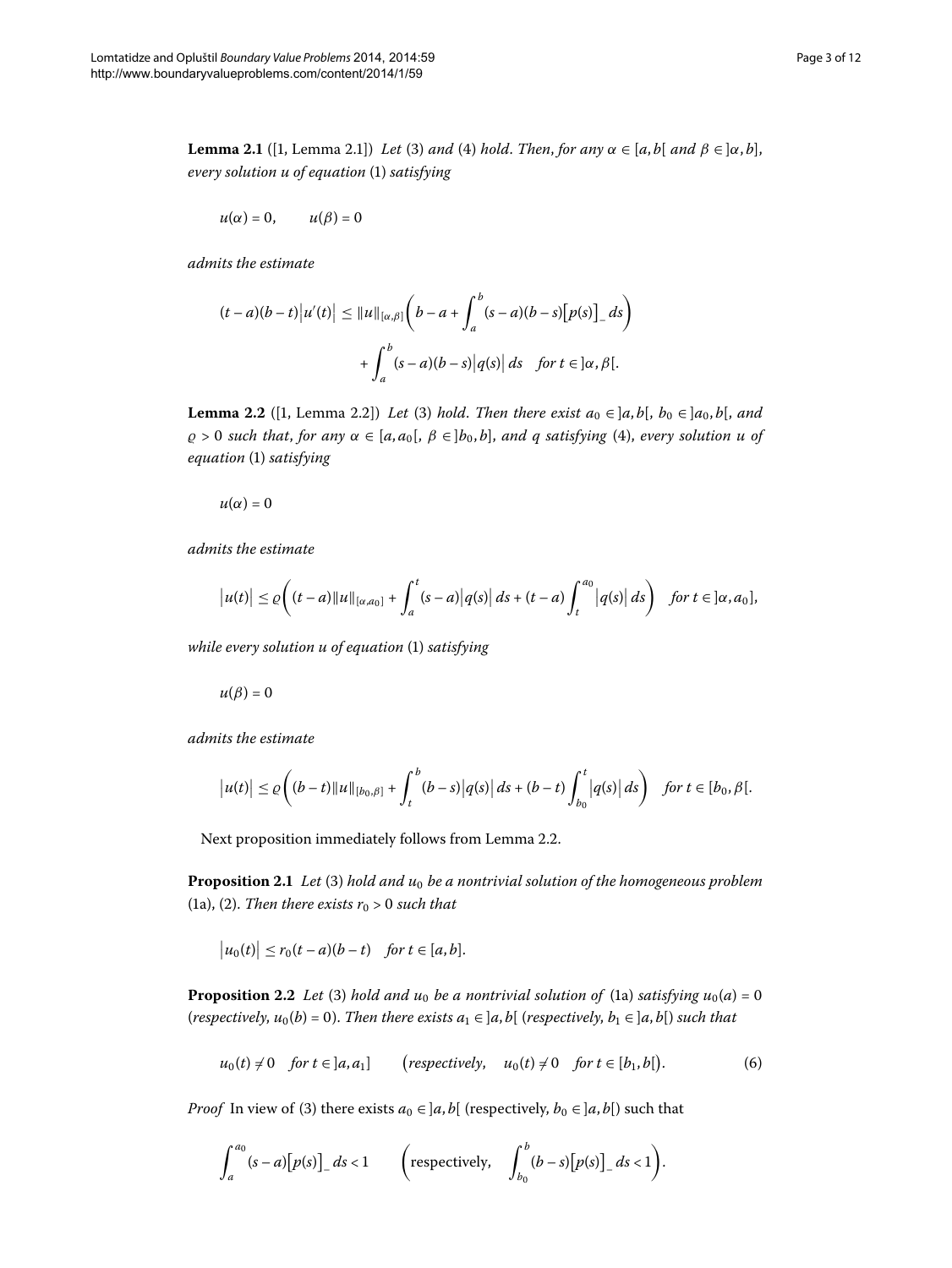$$
\int_{a}^{a_0} (s-a)(a_0-s)[p(s)]_s ds < a_0 - a
$$
  
\n
$$
\left(\text{respectively, } \int_{b_0}^{b} (s-b_0)(b-s)[p(s)]_s ds < b - b_0\right)
$$

holds, as well. The latter inequality, by virtue of [\[](#page-11-3)2, Lemma 4.1], implies that for any  $a <$  $t_1 < t_2 < a_0$  (respectively,  $b_0 < t_1 < t_2 < b$ ), the problem

<span id="page-3-0"></span>
$$
u'' = p(t)u;
$$
  $u(t_1) = 0,$   $u(t_2) = 0$ 

has no nontrivial solution.

Now suppose that  $u_0$  is a nontrivial solution of (1a) satisfying  $u_0(a) = 0$  $u_0(a) = 0$  $u_0(a) = 0$  (respectively,  $u_0(b) = 0$ ). Then it follows from the above that either

<span id="page-3-1"></span>
$$
u_0(t) \neq 0
$$
 for  $t \in [a, a_0]$  (respectively,  $u_0(t) \neq 0$  for  $t \in [b_0, b]$ ), (7)

<span id="page-3-5"></span>or there is a  $t_0 \in [a, a_0]$  (respectively,  $t_0 \in [b_0, b]$ ) such that

<span id="page-3-4"></span>
$$
u_0(t) \neq 0
$$
 for  $t \in ]a, t_0[,$   $u_0(t_0) = 0$   
\n(respectively,  $u_0(t) \neq 0$  for  $t \in ]t_0, b[,$   $u_0(t_0) = 0$ ). (8)

It is now clear that (6[\)](#page-3-0) holds with  $a_1 = a_0$  (respectively,  $b_1 = b_0$ ) if (7) holds, and with  $a_1 = \frac{a + t_0}{2}$  [\(](#page-3-1)respectively,  $b_1 = \frac{t_0 + b}{2}$ ) if (8) is satisfied.

**Lemma 2.3** Let [\(](#page-0-2)3) and (4) hold. Let, moreover, u be a solution of the problem  $(1)$ ,  $(2)$  and *u*<sub>0</sub> *be a solution of the problem* (1a[\)](#page-0-2), (2). *Then* 

<span id="page-3-2"></span>
$$
\lim_{t \to a+} \left( u'(t)u_0(t) - u(t)u'_0(t) \right) = 0, \qquad \lim_{t \to b-} \left( u'(t)u_0(t) - u(t)u'_0(t) \right) = 0. \tag{9}
$$

*Proof* It is clear that

$$
(u'(t)u_0(t) - u(t)u'_0(t))' = q(t)u_0(t)
$$
 for  $t \in ]a, b[$ .

Hence,

$$
u'(t)u_0(t) - u(t)u'_0(t) = \delta - \int_t^c q(s)u_0(s) ds \quad \text{for } t \in ]a, b[,
$$
 (10)

where

<span id="page-3-3"></span>
$$
c = \frac{a+b}{2}
$$
 and  $\delta = u'(c)u_0(c) - u(c)u'_0(c)$ .

By virtue of Proposition 2[.](#page-2-0)1 and condition [\(](#page-0-4)4), the function  $qu_0$  is integrable on [a, b]. Thus, it follows from [\(](#page-3-2)10) that there exists a finite limit

$$
\lim_{t \to a+} |u'(t)u_0(t) - u(t)u'_0(t)| = \varepsilon_0.
$$
\n(11)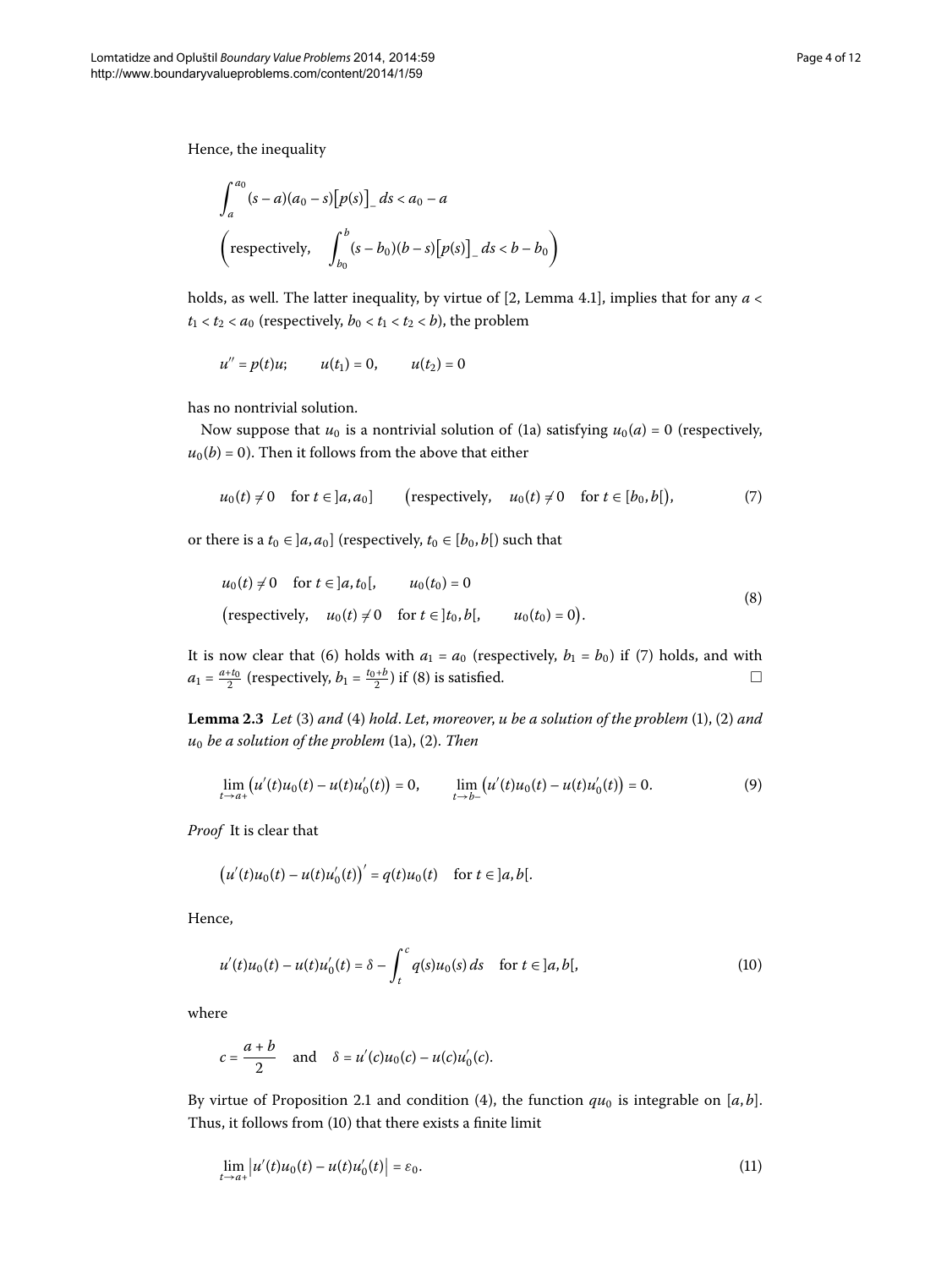Now we will show that  $\varepsilon_0 = 0$ . Suppose the contrary, let

<span id="page-4-4"></span><span id="page-4-0"></span>
$$
\varepsilon_0 > 0. \tag{12}
$$

Then there is  $\alpha \in ]a, b[$  such that

$$
\left|u'(t)u_0(t) - u(t)u'_0(t)\right| > \frac{\varepsilon_0}{2} \quad \text{for } t \in ]a, \alpha].\tag{13}
$$

On account of Proposition 2[.](#page-2-3)2, we can assume without loss of generality that

<span id="page-4-1"></span>
$$
u_0(t) \neq 0 \quad \text{for } t \in ]a, \alpha]. \tag{14}
$$

Then it follows from (13) that

$$
\left|\left(\frac{u(t)}{u_0(t)}\right)'\right| > \frac{\varepsilon_0}{2u_0^2(t)} \quad \text{for } t \in ]a, \alpha].
$$

Hence

$$
\left|\mu u_0(t) - u(t)\right| > \frac{\varepsilon_0}{2} \left|u_0(t)\right| \int_t^\alpha \frac{ds}{u_0^2(s)} \quad \text{for } t \in ]a, \alpha],\tag{15}
$$

where  $\mu = \frac{u(\alpha)}{u_0(\alpha)}$ .

Taking now into account Proposition 2.1, we get from [\(](#page-4-1)15) that

<span id="page-4-2"></span>
$$
\big|\mu u_0(t) - u(t)\big| > \varepsilon_1 \big| u_0(t) \big| \bigg( \frac{1}{t-a} - \frac{1}{\alpha - a} \bigg) \quad \text{for } t \in [a, \alpha],
$$

where  $\varepsilon_1 = \frac{\varepsilon_0}{2r_0^2(b-a)^2}$ . The latter inequality, in view of the conditions  $u_0(a) = 0$  and  $u(a) = 0$ , implies that

<span id="page-4-3"></span>
$$
\lim_{t \to a+} \frac{|u_0(t)|}{t - a} = 0.
$$
\n(16)

On the other hand, by virtue of Lemma 2.1, there is  $M > 0$  such that

$$
(t-a)|u'(t)| \le M \quad \text{for } t \in [a, \alpha]. \tag{17}
$$

In view of  $(16)$  $(16)$  and  $(17)$ , we get

$$
\lim_{t \to a+} |u'(t)u_0(t)| = \lim_{t \to a+} (t-a) |u'(t)| \frac{|u_0(t)|}{t-a} = 0,
$$

and therefore, on account of  $(11)$  $(11)$ , we obtain

$$
\lim_{t\to a+}\big|u(t)u'_0(t)\big|=\varepsilon_0.
$$

Now, let  $\alpha_0 \in ]a, \alpha[$  be such that

$$
|u(t)u'_0(t)| > \frac{\varepsilon_0}{2} \quad \text{for } t \in ]a,\alpha_0].
$$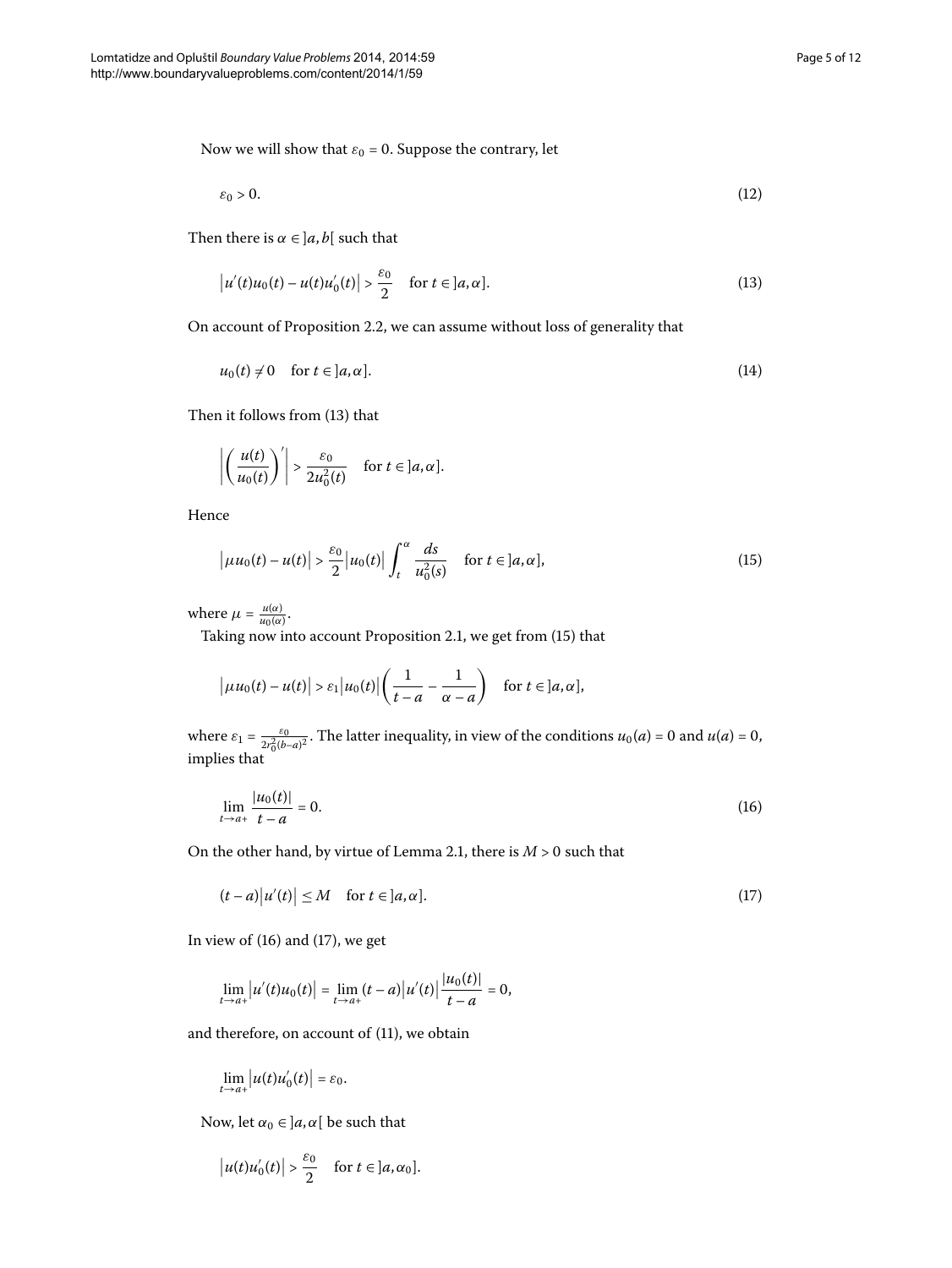$$
||u||_{[a,b]} |u'_0(t)| > \frac{\varepsilon_0}{2} \quad \text{for } t \in ]a,\alpha_0]
$$

and consequently

$$
||u||_{[a,b]}|u_0(t)| > \frac{\varepsilon_0}{2}(t-a)
$$
 for  $t \in ]a,\alpha_0]$ .

<span id="page-5-1"></span>However, the latter inequality and (16[\)](#page-4-2) yield that  $\varepsilon_0 \le 0$ , which contradicts (12). The con-tradiction obtained proves the first equality in [\(](#page-3-4)9). By the same arguments one can prove the second equality in (9).  $\Box$ 

We will need the next lemma in the proof of the sufficiency part of Theorem 1[.](#page-1-3)3 and thus, we will suppose that Theorem 1[.](#page-1-3)2 and the necessity part of Theorem 1.3 are true.

**Lemm[a](#page-1-0) 2.4** Let [\(](#page-0-3)3[\)](#page-0-2) hold and the homogeneous problem (1a), (2) have a nontrivial solu*tion u*<sub>0</sub>. *Then there exist*  $n_0 \in \mathbb{N}$  *and*  $r > 0$  *such that, for any q satisfying* (4[\)](#page-1-2) *and* (5) *and every n* > *n*, *the solution u of the problem*

$$
u'' = \left(p(t) + \frac{1}{n}[p(t)]_-\right)u + q(t); \qquad u(a) = 0, \qquad u(b) = 0
$$

*admits the estimate*

$$
\big|u(t)\big| \le r \int_a^b (s-a)(b-s) \big|q(s)\big| ds \quad \text{for } t \in [a,b].
$$

*Proof* Suppose the contrary, let the assertion of the lemma be violated. Then, for any *n* ∈ N, there exist *k<sub>n</sub>* ≥ *n*, *q<sub>n</sub>* ∈ *L*<sub>loc</sub>(|*a*, *b*[), and *u<sub>n</sub>* ∈ *AC*'<sub>loc</sub>(|*a*, *b*[) such that

$$
\int_{a}^{b} (s-a)(b-s) |q_{n}(s)| ds < +\infty, \qquad \int_{a}^{b} q_{n}(s) u_{0}(s) ds = 0,
$$
  

$$
u''_{n}(t) = \left(p(t) + \frac{1}{k_{n}} [p(t)]_{-}\right) u_{n}(t) + q_{n}(t) \quad \text{for } t \in ]a, b[,
$$
  

$$
u_{n}(a) = 0, \qquad u_{n}(b) = 0
$$

and

<span id="page-5-0"></span>
$$
||u_n||_{[a,b]} > n \int_a^b (s-a)(b-s) |q_n(s)| ds.
$$

Introduce the notation

$$
\tilde{u}_n(t) = \frac{1}{\|u_n\|_{[a,b]}} u_n(t), \qquad \tilde{q}_n(t) = \frac{1}{\|u_n\|_{[a,b]}} q_n(t) \quad \text{for } t \in ]a,b[.
$$

Then it is clear that

$$
\tilde{u}_n''(t) = \left(p(t) + \frac{1}{k_n} \left[p(t)\right]_-\right) \tilde{u}_n(t) + \tilde{q}_n(t) \quad \text{for } t \in ]a, b[, \tag{18}
$$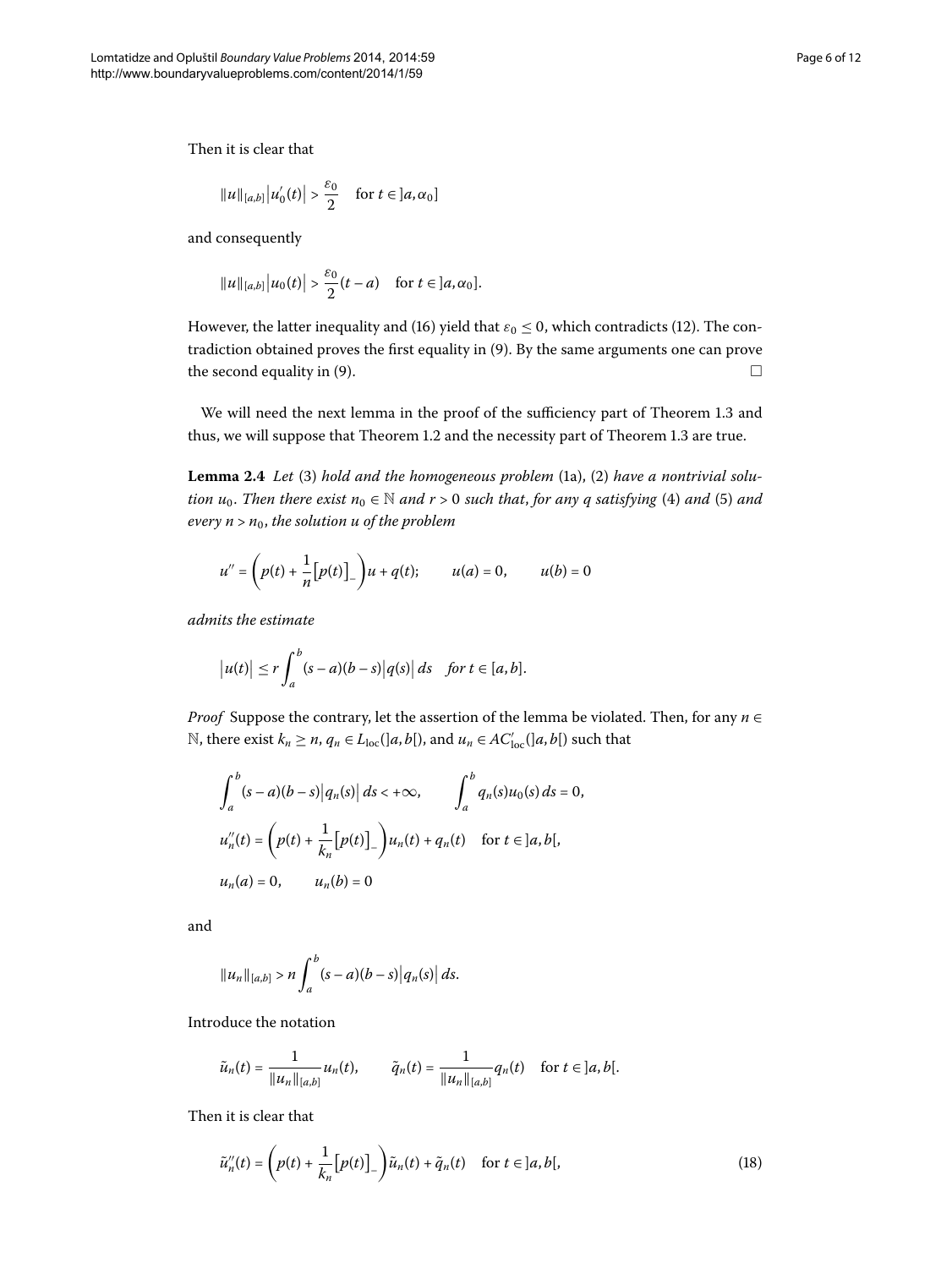<span id="page-6-2"></span><span id="page-6-0"></span>
$$
\tilde{u}_n(a) = 0, \qquad \tilde{u}_n(b) = 0,
$$
  

$$
\|\tilde{u}_n\|_{[a,b]} = 1,
$$
 (19)

<span id="page-6-6"></span>
$$
\int_{a}^{b} (s-a)(b-s) \left| \tilde{q}_n(s) \right| ds < \frac{1}{n}
$$
\n(20)

<span id="page-6-1"></span>and

$$
\int_{a}^{b} \tilde{q}_n(s)u_0(s) ds = 0.
$$
\n(21)

By virtue of Lemma 2[.](#page-2-4)1 (with  $q(t) = \frac{1}{k_n} [p(t)]_- \tilde{u}_n(t) + \tilde{q}_n(t)$ ) and (19), we have

<span id="page-6-5"></span>
$$
(t-a)(b-t)\left|\tilde{u}'_n(t)\right| \le b - a + \frac{n+1}{n} \int_a^b (s-a)(b-s) \left[p(s)\right]_s ds + \int_a^b (s-a)(b-s) \left|\tilde{q}_n(s)\right| ds \quad \text{for } t \in ]a, b[, \tag{22}
$$

while, by virtue of Lemma 2[.](#page-2-1)2 (with  $q(t) = \frac{1}{k_n} [p(t)]_- \tilde{u}_n(t) + \tilde{q}_n(t)$ ), there exist  $a_0 \in ]a, b[,$  $b_0 \in ]a_0, b[$ , and  $\rho > 0$  such that

<span id="page-6-3"></span>
$$
\left|\tilde{u}_n(t)\right| \leq \varrho \left[t - a + \int_a^{a_0} (s - a) \left|\frac{1}{k_n} [p(s)]_-\tilde{u}_n(s) + \tilde{q}_n(s) \right| ds\right] \quad \text{for } t \in [a, a_0],
$$
  

$$
\left|\tilde{u}_n(t)\right| \leq \varrho \left[b - t + \int_t^b (b - s) \left|\frac{1}{k_n} [p(s)]_-\tilde{u}_n(s) + \tilde{q}_n(s) \right| ds\right] \quad \text{for } t \in [b_0, b].
$$
 (23)

On account of (19[\)](#page-6-1) and (22), the sequence  ${u_n}_{n=1}^{+\infty}$  is uniformly bounded and equicontinuous in ]*a*, *b*[. Thus, by virtue of the Arzelà-Ascoli lemma, we can assume without loss of generality that

<span id="page-6-4"></span>
$$
\lim_{n \to +\infty} \tilde{u}_n(t) = v_0(t) \quad \text{uniformly in } ]a, b[, \tag{24}
$$

where  $v_0 \in C(|a, b|)$  and, moreover,

$$
\lim_{n \to +\infty} \tilde{u}'_n \left( \frac{a+b}{2} \right) = c_0. \tag{25}
$$

In view of (18[\)](#page-5-0) it is clear that

$$
\tilde{u}_n(t) = \tilde{u}_n\left(\frac{a+b}{2}\right) + \left(t - \frac{a+b}{2}\right)\tilde{u}'_n\left(\frac{a+b}{2}\right) \n+ \int_{\frac{a+b}{2}}^t \left(\int_{\frac{a+b}{2}}^s \left[\left(p(\xi) + \frac{1}{k_n}[p(\xi)]_-\right)\tilde{u}_n(\xi) + \tilde{q}_n(\xi)\right] d\xi\right) ds \quad \text{for } t \in ]a, b[.
$$

Hence, on account of  $(19)$  $(19)$ ,  $(20)$  $(20)$ ,  $(24)$ , and  $(25)$ , we get

$$
v_0(t) = v_0\left(\frac{a+b}{2}\right) + c_0\left(t - \frac{a+b}{2}\right) + \int_{\frac{a+b}{2}}^t \left(\int_{\frac{a+b}{2}}^s p(\xi)v_0(\xi) d\xi\right) ds \quad \text{for } t \in ]a, b[.
$$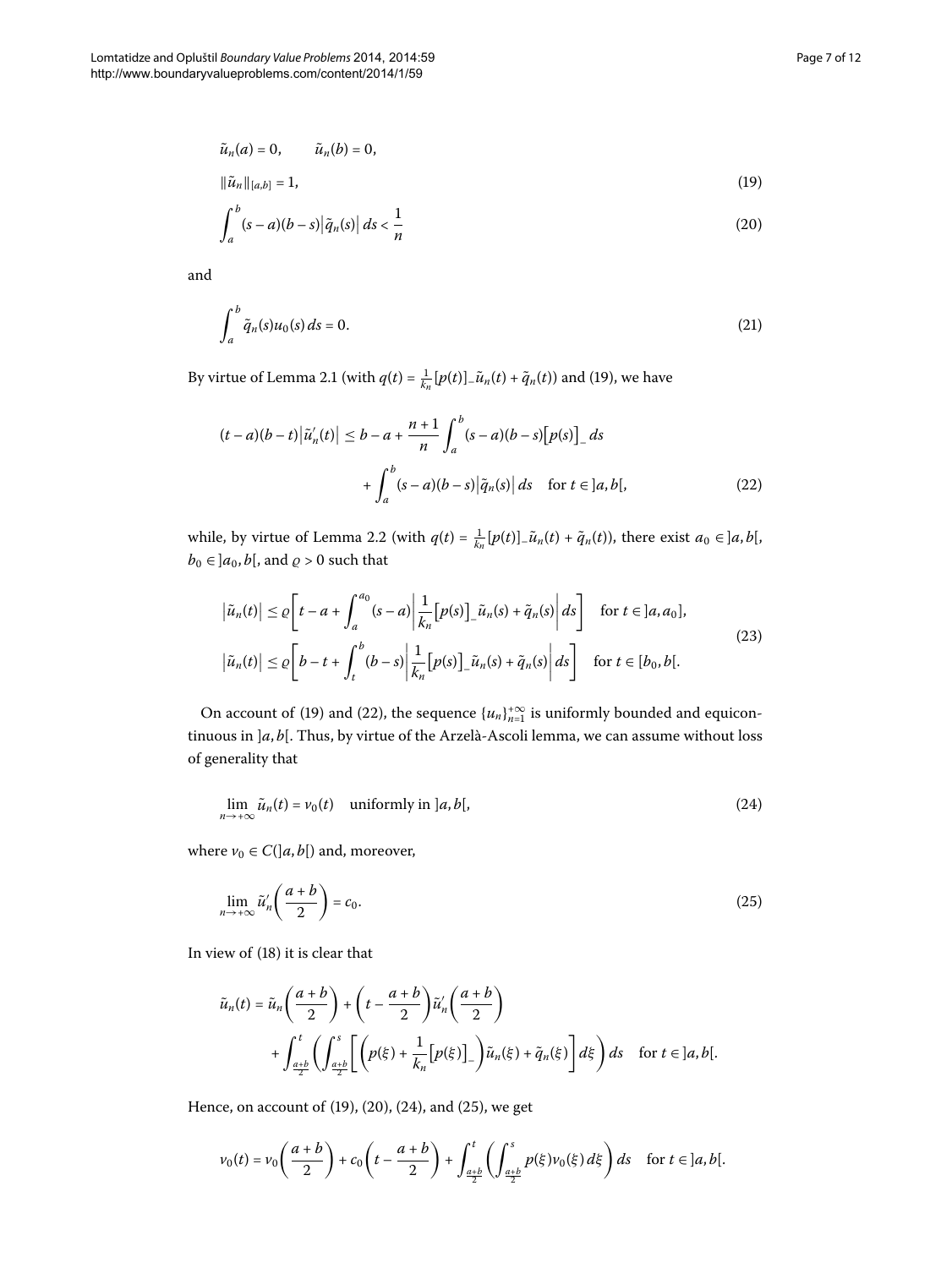Therefore,  $v_0 \in AC'_{loc}(|a,b|)$  $v_0 \in AC'_{loc}(|a,b|)$  $v_0 \in AC'_{loc}(|a,b|)$  and  $v_0$  is a solution of equation (1a). On the other hand, it follows from  $(23)$  $(23)$ , in view of  $(19)$ ,  $(20)$ , and  $(24)$ , that

$$
\big|v_0(t)\big| \le \varrho(t-a) \quad \text{for } t \in [a,a_0] \quad \text{and} \quad \big|v_0(t)\big| \le \varrho(b-t) \quad \text{for } t \in [b_0,b[,
$$

[a](#page-1-0)nd thus  $v_0$  is a solution of the problem [\(](#page-0-2)1a), (2).

By virtue of [\(](#page-6-5)20) and (23), it is clear that there are  $n_1 \in \mathbb{N}$ ,  $a_1 \in [a, a_0]$ , and  $b_1 \in [b_0, b[$ such that

<span id="page-7-0"></span>
$$
\left|\tilde{u}_n(t)\right| < 1 \quad \text{for } t \in [a,a_1] \cup [b_1,b], n > n_1.
$$

Therefore,  $\|\tilde{u}_n\|_{[a_1,b_1]} = 1$  for  $n > n_1$ . Taking now into account (24), we get that  $\|v_0\|_{[a_1,b_1]} = 1$ [a](#page-1-0)nd, therefore,  $v_0$  is a nontrivial solution of the problem [\(](#page-0-2)1a), (2).

By virtue of Theorem 1[.](#page-1-4)2, there is  $\lambda \neq 0$  such that

<span id="page-7-1"></span>
$$
v_0(t) = \lambda u_0(t) \quad \text{for } t \in [a, b].
$$
\n
$$
(26)
$$

Moreover, in view of the necessity part of Theorem 1[.](#page-1-3)3 (with  $q(t) = \frac{1}{k_n} [p(t)]_- \tilde{u}_n(t) + \tilde{q}_n(t)$ ),  $(18)$  $(18)$ ,  $(19)$ ,  $(21)$ , and  $(26)$ , we get

<span id="page-7-2"></span>
$$
\int_{a}^{b} \left[ p(s) \right]_{\alpha} \tilde{u}_n(s) v_0(s) \, ds = 0. \tag{27}
$$

Let now  $\alpha \in [a, b]$  and  $\beta \in [\alpha, b]$  be arbitrary. Then, in view of (24), we have

$$
\lim_{n \to +\infty} \int_{\alpha}^{\beta} \left[ p(s) \right]_{\alpha} \tilde{u}_n(s) v_0(s) \, ds = \int_{\alpha}^{\beta} \left[ p(s) \right]_{\alpha} v_0^2(s) \, ds. \tag{28}
$$

On account of [\(](#page-0-3)3), (26), and Proposition 2[.](#page-2-0)1, the function  $[p]$ <sub>- $v_0$ </sub> is integrable on [a, b]. Taking into account (19[\)](#page-6-0), we get

$$
\left|\int_a^{\alpha} [p(s)]_{\alpha} \tilde{u}_n(s) v_0(s) ds \right| \leq \int_a^{\alpha} [p(s)]_{\alpha} |v_0(s)| ds
$$

and

$$
\left|\int_{\beta}^{b} [p(s)]_{-} \tilde{u}_n(s) v_0(s) ds \right| \leq \int_{\beta}^{b} [p(s)]_{-} |v_0(s)| ds.
$$

Hence,  $(27)$  implies the inequality

$$
\int_{\alpha}^{\beta} \left[ p(s) \right]_{\alpha} \tilde{u}_n(s) v_0(s) \, ds \leq \int_{\alpha}^{\alpha} \left[ p(s) \right]_{\alpha} \left| v_0(s) \right| \, ds + \int_{\beta}^{b} \left[ p(s) \right]_{\alpha} \left| v_0(s) \right| \, ds,
$$

which, together with  $(28)$ , results in

$$
\int_{\alpha}^{\beta} [p(s)]_{-} v_{0}^{2}(s) ds \leq \int_{a}^{\alpha} [p(s)]_{-} |v_{0}(s)| ds + \int_{\beta}^{b} [p(s)]_{-} |v_{0}(s)| ds.
$$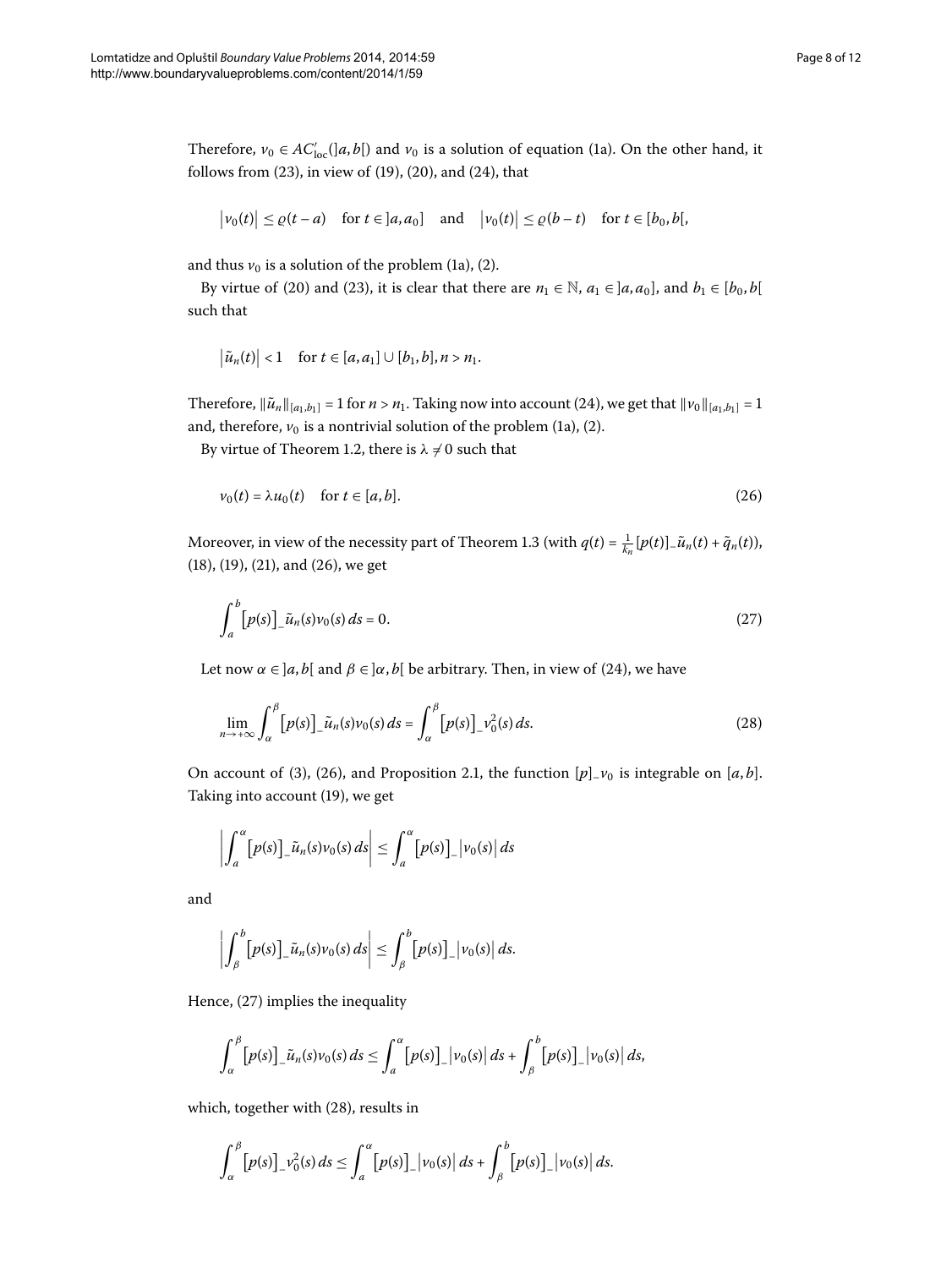Since  $\alpha$  and  $\beta$  were arbitrary, we get from the latter inequality that

$$
\int_a^b [p(s)]_- v_0^2(s) ds = 0.
$$

Taking now into account that  $v_0 \neq 0$ , we get  $[p]_0 \equiv 0$ , *i.e.*,  $p(t) \geq 0$  for  $t \in [a, b]$ . However, in this case the problem  $(1a)$  $(1a)$ ,  $(2)$  $(2)$  has no nontrivial solution, which contradicts the assumption of the lemma.  $\Box$ 

## **3 Proofs**

*Proof of Theorem* 1[.](#page-1-4)2 Let  $u_0$  and  $v_0$  be any nontrivial solutions of (1a). By virtue of Lemma 2[.](#page-3-5)3 (with  $u \equiv v_0$  and  $q \equiv 0$ ), we get

<span id="page-8-0"></span>
$$
\lim_{t\to a+} \big(u'_0(t)v_0(t)-u_0(t)v'_0(t)\big)=0.
$$

On the other hand, clearly

$$
(u'_0(t)v_0(t) - u_0(t)v'_0(t))' = 0
$$
 for  $t \in ]a, b[$ ,

and, therefore,

$$
u'_{0}(t)v_{0}(t) - u_{0}(t)v'_{0}(t) = 0 \quad \text{for } t \in [a, b].
$$
\n(29)

Choose  $t_0 \in ]a, b[$  such that

$$
u_0'(t_0)=0.
$$

It is clear that  $u_0(t_0) \neq 0$  since otherwise  $u_0 \equiv 0$ . Then it follows from (29) that

$$
v_0'(t_0)=0
$$

and as above  $v_0(t_0) \neq 0$ . Put  $\lambda = \frac{u_0(t_0)}{v_0(t_0)}$  and

$$
w(t) = u_0(t) - \lambda v_0(t) \quad \text{for } t \in [a, b].
$$

Evidently, *w* is [a](#page-1-0) solution of equation (1a[\)](#page-8-0) and  $w(t_0) = 0$ . However, it follows from (29) that  $w'(t_0) = 0$ . Consequently,  $w \equiv 0$  and thus  $u_0 \equiv \lambda v_0$ .  $\Box$ 

*Proof of Theorem* 1[.](#page-1-3)3 Let  $u_0$  be a nontrivial solution of [\(](#page-0-2)1a), (2) while  $u$  be a solution of  $(1), (2)$  $(1), (2)$  $(1), (2)$ . Put

$$
f(t) = u'(t)u_0(t) - u(t)u'_0(t) \text{ for } t \in ]a, b[.
$$

It is clear that

$$
f'(t) = q(t)u_0(t) \quad \text{for } t \in ]a, b[.
$$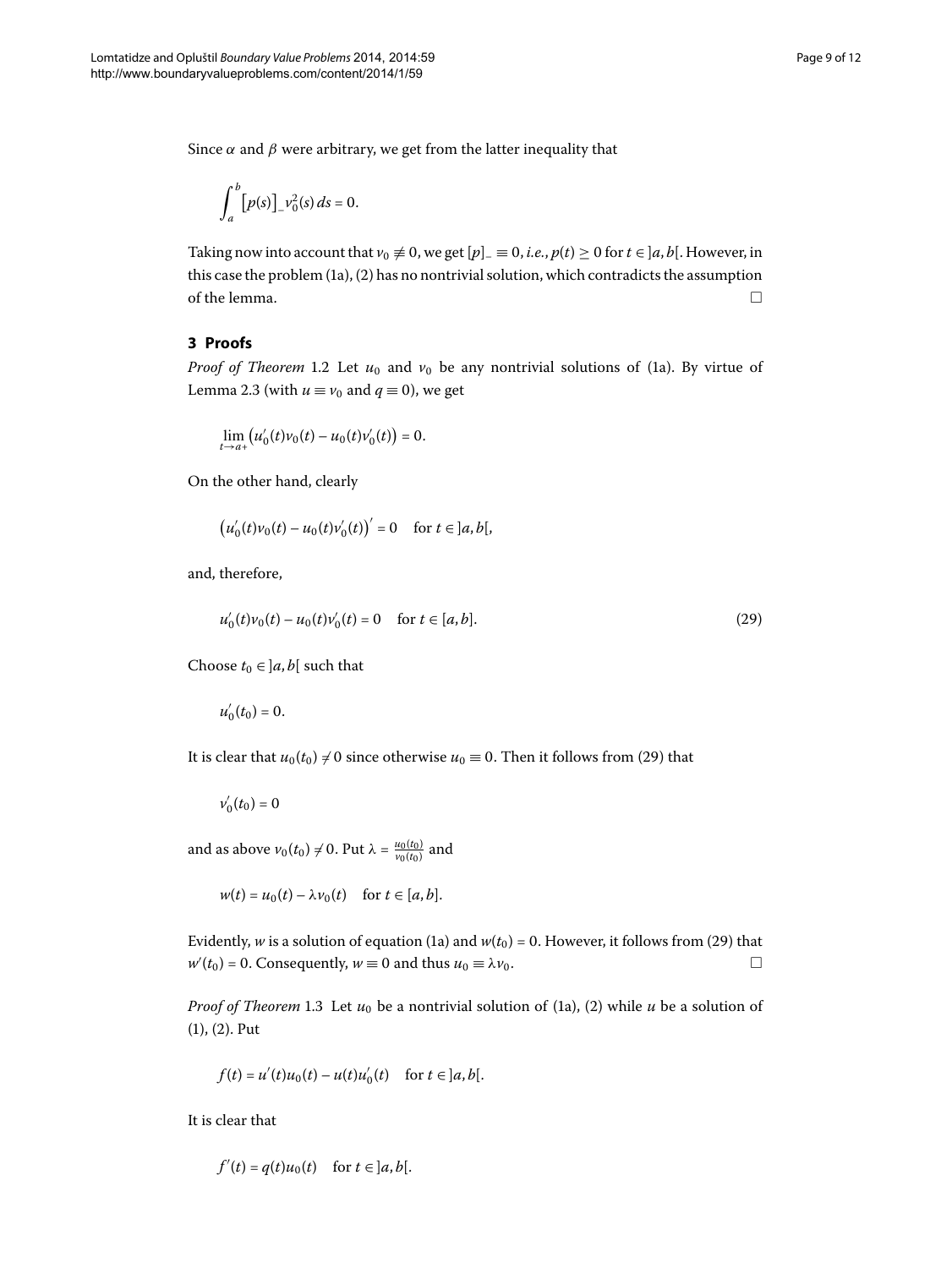Hence,

<span id="page-9-0"></span>
$$
f\left(\frac{a+b}{2}\right) - f(t) = \int_{t}^{\frac{a+b}{2}} q(s)u_0(s) \, ds \quad \text{for } t \in ]a, b[.
$$
 (30)

By virtue of Lemma 2[.](#page-2-0)3, Proposition 2.1, and condition  $(4)$ , we get from  $(30)$  that

$$
f\left(\frac{a+b}{2}\right) = \int_{a}^{\frac{a+b}{2}} q(s)u_0(s) ds \quad \text{and} \quad f\left(\frac{a+b}{2}\right) = -\int_{\frac{a+b}{2}}^{b} q(s)u_0(s) ds,
$$

and therefore (5[\)](#page-1-2) is fulfilled.

Let now  $u_0$  be a nontrivial solution of (1a[\)](#page-0-2), (2),  $q \in L_{loc}([a, b])$  satisfy (4), and (5) be fulfilled[.](#page-5-1) Let, moreover,  $n_0 \in \mathbb{N}$  and  $r > 0$  be from the assertion of Lemma 2.4. By virtue of Lemma 2[.](#page-5-1)4, for any  $n > n_0$ , the problem

<span id="page-9-1"></span>
$$
u'' = \left(p(t) + \frac{1}{n}[p(t)]_-\right)u; \qquad u(a) = 0, \qquad u(b) = 0
$$

has no nontrivial solution. Since

<span id="page-9-4"></span>
$$
\left[p(t) + \frac{1}{n} [p(t)]_{-}\right]_{-} = \frac{n-1}{n} [p(t)]_{-}
$$
\n(31)

and [\(](#page-0-3)3) holds, it follows from Theorem 1[.](#page-1-5)1 that, for any  $n > n_0$ , the problem

<span id="page-9-2"></span>
$$
u'' = \left(p(t) + \frac{1}{n}[p(t)]_-\right)u + q(t); \qquad u(a) = 0, \qquad u(b) = 0 \tag{32}
$$

has a unique solution *un*.

In view of Lemma 2.4, the inequalities

$$
|u_n(t)| \le M \quad \text{for } t \in ]a, b[, n > n_0 \tag{33}
$$

are fulfilled, where

<span id="page-9-3"></span>
$$
M = r \int_a^b (s-a)(b-s) |q(s)| ds.
$$

On the other hand, on account of Lemma 2.1, [\(](#page-9-1)31), and (33), we get

$$
(t-a)(b-t)|u'_n(t)| \le M_1 \quad \text{for } t \in ]a,b[, n > n_0,
$$
\n(34)

where

$$
M_1 = M\left(b-a+2\int_a^b (s-a)(b-s)[p(s)]_s\right) + \int_a^b (s-a)(b-s)|q(s)|\,ds.
$$

It follows from (33[\)](#page-9-2) and (34) that the sequence  $\{u_n\}_{n=n_0}^{+\infty}$  is uniformly bounded and equicontinuous in ]*a*, *b*[. Hence, by virtue of the Arzelà-Ascoli lemma, we can assume without loss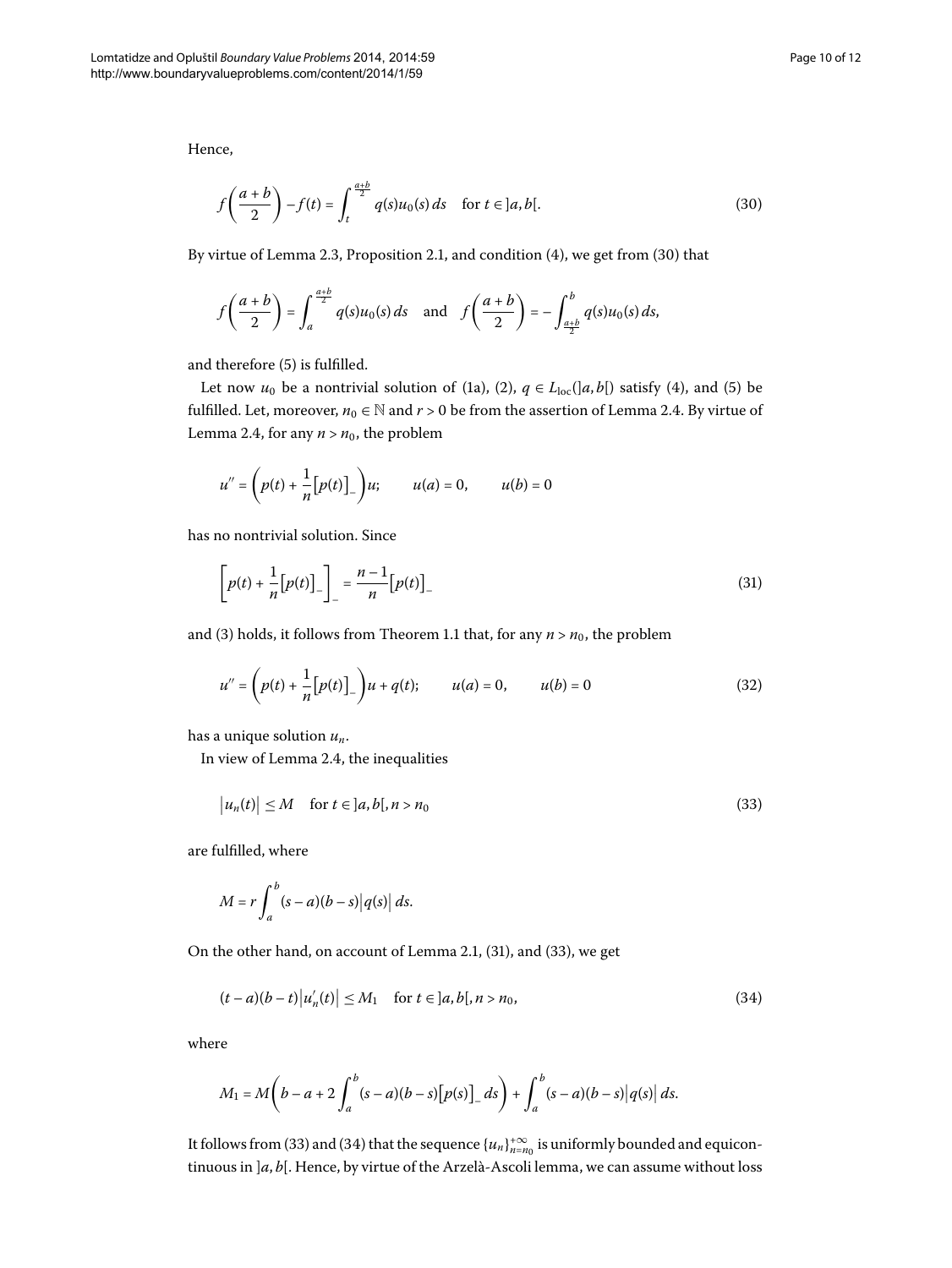<span id="page-10-1"></span><span id="page-10-0"></span>
$$
\lim_{n \to +\infty} u_n = u(t) \quad \text{uniformly in } ]a, b[, \tag{35}
$$

where  $u \in C([a, b])$  and, moreover,

$$
\lim_{n \to +\infty} u'_n \left( \frac{a+b}{2} \right) = c_0. \tag{36}
$$

In view of  $(32)$  $(32)$ , it is clear that

$$
u_n(t) = u_n\left(\frac{a+b}{2}\right) + \left(t - \frac{a+b}{2}\right)u'_n\left(\frac{a+b}{2}\right)
$$
  
+ 
$$
\int_{\frac{a+b}{2}}^t \left(\int_{\frac{a+b}{2}}^s \left[\left(p(\xi) + \frac{1}{n}[p(\xi)]_-\right)u_n(\xi) + q(\xi)\right]d\xi\right)ds \quad \text{for } t \in ]a,b[.
$$

Hence, on account of  $(35)$  $(35)$  and  $(36)$ , we get that

$$
u(t) = u\left(\frac{a+b}{2}\right) + c_0\left(t - \frac{a+b}{2}\right)
$$
  
+ 
$$
\int_{\frac{a+b}{2}}^{t} \left(\int_{\frac{a+b}{2}}^{s} \left[p(\xi)u(\xi) + q(\xi)\right] d\xi\right) ds \quad \text{for } t \in ]a, b[.
$$

Therefore,  $u \in AC'_{loc}([a, b])$  $u \in AC'_{loc}([a, b])$  and  $u$  is a solution of equation (1).

On the other hand, by virtue of Lemma 2[.](#page-2-1)2 and (33), there are  $a_0 \in ]a, b[$ ,  $b_0 \in ]a_0, b[$ , and  $\rho > 0$  such that, for any  $n > n_0$ , the inequalities

$$
\left| u_n(t) \right| \leq \varrho \bigg[ M(t-a) + \int_a^t (s-a) \bigg( \frac{M}{n} \big[ p(s) \big]_- + \big| q(s) \big| \bigg) ds
$$
  
+  $(t-a) \int_t^{a_0} \bigg( \frac{M}{n} \big[ p(s) \big]_- + \big| q(s) \big| \bigg) ds \bigg]$  for  $t \in [a, a_0]$ 

and

$$
\left| u_n(t) \right| \le \varrho \bigg[ M(b-t) + \int_t^b (b-s) \bigg( \frac{M}{n} \big[ p(s) \big]_- + \big| q(s) \big| \bigg) ds
$$
  
+  $(b-t) \int_{b_0}^t \bigg( \frac{M}{n} \big[ p(s) \big]_- + \big| q(s) \big| \bigg) ds \bigg] \quad \text{for } t \in [b_0, b[$ 

are fulfilled. Hence, in view of [\(](#page-10-0)35), we get

$$
\big|u(t)\big| \leq \varrho \bigg[M(t-a) + \int_a^t (s-a) \big|q(s)\big| \, ds + (t-a) \int_t^{a_0} \big|q(s)\big| \, ds\bigg] \quad \text{for } t \in [a, a_0]
$$

and

$$
\big|u(t)\big| \leq \varrho\bigg[M(b-t)+\int_t^b(b-s)\big|q(s)\big|\,ds+(b-t)\int_{b_0}^t\big|q(s)\big|\,ds\bigg] \quad \text{for }t\in[b_0,b[.
$$

Consequently, *u* satisfies (2[\)](#page-0-2) and thus *u* is a solution of the problem [\(](#page-0-2)1), (2).